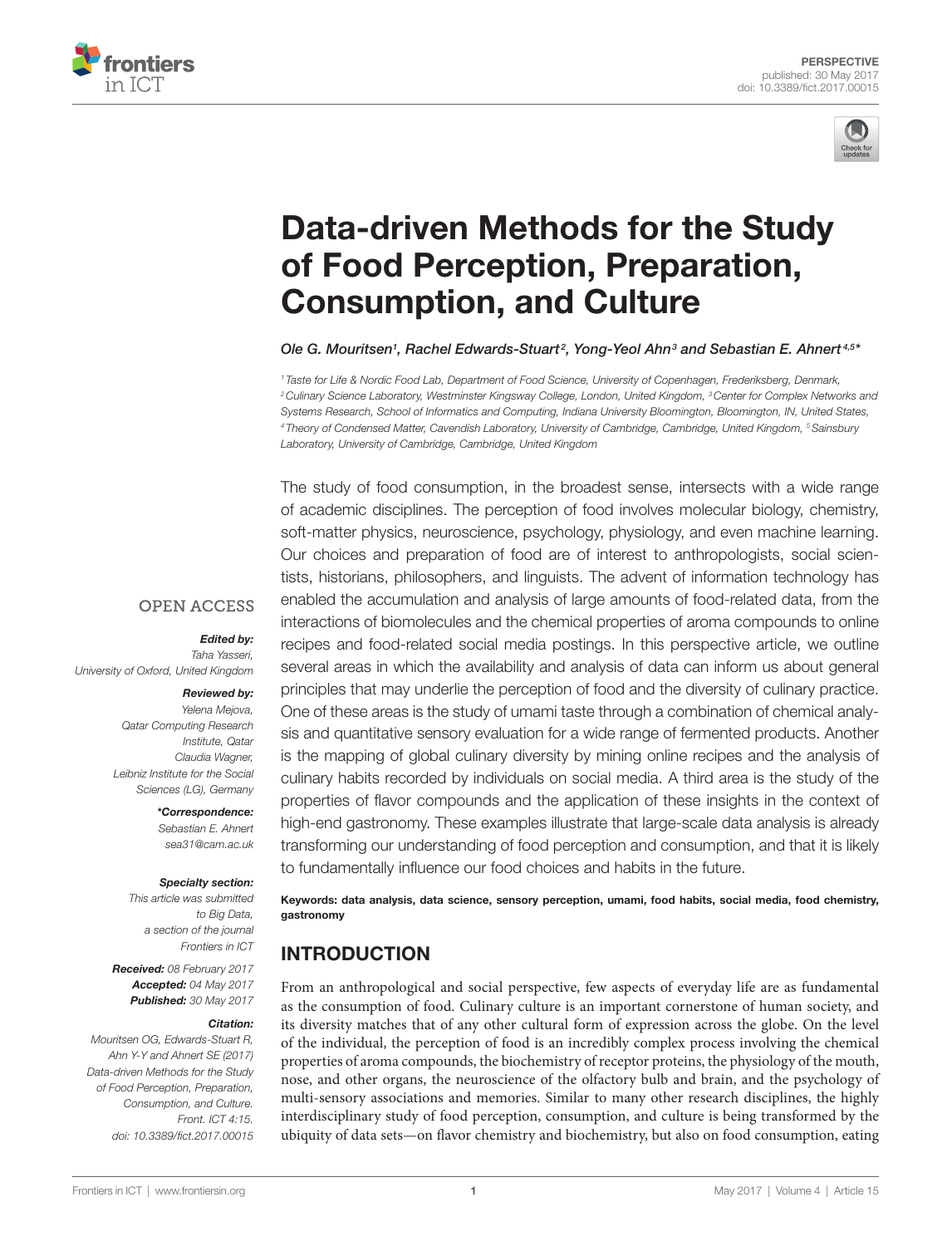habits, and culinary diversity—and new data analysis methods, including network analysis and machine learning. In this article, we lay out three areas in which this transformation is leading to far-reaching changes in our understanding of food perception and our culinary practice.

### DIGITAL DELICIOUSNESS: UNDERSTANDING TASTE FROM SENSORY PERCEPTION DATA

The study of flavor and sensory perception of food has in recent years increasingly been influenced by approaches based on concepts, experimental methods, and theories from the physical sciences, not least fueled by the acquisition of quantitative data and use of physics-inspired thinking and extensive modeling. New scientific disciplines such as neurogastronomy ([Shepherd, 2012](#page-4-0)) and gastrophysics ([Mouritsen and Risbo, 2013;](#page-4-1) [Mouritsen, 2015](#page-4-2); [Mouritsen and Styrbaek, 2017\)](#page-4-3) are emerging and offering themselves as the possible scientific underpinnings of gastronomy.

Gastrophysics takes its empirical starting point in an observation of the phenomenological world of gastronomy, posing first a research question and a hypothesis, then applying physical sciences to investigate the hypothesis, and finally returning back to gastronomy, possibly with a deeper understanding and a result (e.g., a recipe) that may improve a dish, a preparation technique, or a commercial product.

Below we give several examples that illustrate this process and highlight the importance of solid data, which is the key to this approach.

The fifth basic taste, umami, is elicited by certain components in the food, in particular free glutamate from proteins and free 5′-ribonucleotides, such as inosinate, guanylate, and adenylate, from nucleic acids. It has been known for a long time that glutamate and the nucleotides, when together, synergistically enhance the taste of each other, a fact that is used in most cuisines across the world by pairing specific kinds of foods, e.g., eggs and bacon, ham and cheese, meat and vegetables, and *konbu*-seaweed and *katsuobushi* in Japanese *dashi*.

The umami compounds are detected by a certain G-proteincoupled receptor T1R1/T1R3 harbored by the taste cell membranes in the taste buds. The synergy between glutamate and nucleotides can be investigated using large-scale molecular dynamics simulations. These reveal that the mechanism of the synergy [\(Mouritsen](#page-4-4) [and Khandelia, 2012](#page-4-4)) is based on an allosteric principle, where co-binding of glutamate and a nucleotide in the so-called venus fly-trap motif of the receptor makes the receptor snap up tightly compared to binding of one type of compound alone.

Extensions of simulations of this type could lead to data that might help us explore how the umami sensation is influenced by other basic tastes, such as salty and sweet, possibly leading to formulations of foods with lower levels of salt and sugar without compromising palatability. It may also stimulate further work using flavor network analysis [\(Ahn et al., 2011](#page-4-5)) to explore glutamate–nucleotide flavor pairing in recipes from different cuisines across the world. Flavor pairing has turned out to be a particularly elusive problem whose phenomenological validity can be probed by applying network analysis to massive amounts of metadata, generated by mining an extensive compilation of 56,000 recipes [\(Ahn et al., 2011\)](#page-4-5), which is combined with a large data set of 1,021 aroma compounds in 381 foods that appear in these recipes. Such data sets on aroma compounds are now widely available, for example in form of the Volatile Compounds in Foods database,<sup>[1](#page-1-0)</sup> and the odor threshold database compiled by van Gemert[.2](#page-1-1) Somewhat surprisingly it was found in the study by Ahn et al. that the hypothesis of common chemical compounds in different ingredients being the main reason for good pairing seemed to hold for Western cuisines, but not for Southern European and East Asian cuisines. Incidentally, these latter two cuisines rely heavily on the use of umami-rich ingredients. In the case of the basic taste umami there is, however, a scientifically based hypothesis for a flavor-paring principle, being the synergetic action of free glutamate and free nucleotides on the umami receptor [\(Zhang et al., 2008](#page-4-6)). Whereas there is currently a fair amount of data available on the free amino acid contents of a variety of foods, there is still a lack of data for free nucleotides. Upon establishing more extensive databases for these chemical constituents it should be possible by performing a large-scale network analysis along the lines of [Ahn et al. \(2011\)](#page-4-5) to investigate the hypothesis that umami is a desired taste in all food cultures as one would expect based on evolutionary principles, and whether umami might be the shared property that binds together recipes in umami-rich cuisines. Among the challenges of such large-scale analyses of chemical data, however, is the fact that such data have typically been accumulated over decades by thousands of individual researchers in separate experiments. The conditions and quality of the data in such collections may therefore vary widely.

Traditional food chemistry often characterizes foods through chemical and physico-chemical analyses, e.g., correlating the contents of capsaicin with the pungencies of chillies [\(Duelund](#page-4-7)  [and Mouritsen, 2017](#page-4-7)), whereas sensory sciences most often employ tasting panels and psycho-physical methods to explore the flavor of food samples, e.g., the flavor of insects [\(Evans et al.,](#page-4-8)  [2016](#page-4-8)). It is possible to combine the two approaches in a more powerful setting.

An example of such a combination is a recent study of the flavor of fermented sauce-derived from fish, insects, game, and pulses ([Mouritsen et al., 2017\)](#page-4-9). The deliciousness and umami taste of these fermented products is largely due to compounds such as free amino acids, formed during fermentation. The study involved chemical analysis of 21 experimental and commercial fermented sauces along with a quantitative sensory evaluation based on taste descriptors. The sensory analysis enables a reasonably good prediction of sensory properties from the chemical characterization of the sauces, using multivariate data analysis. However, the relationship between glutamate concentration and intensity of umami taste is not simple. It demonstrates that in the

<span id="page-1-0"></span><sup>1</sup>[www.vcf-online.nl.](http://www.vcf-online.nl)

<span id="page-1-1"></span><sup>2</sup>[www.thresholdcompilation.com.](http://www.thresholdcompilation.com)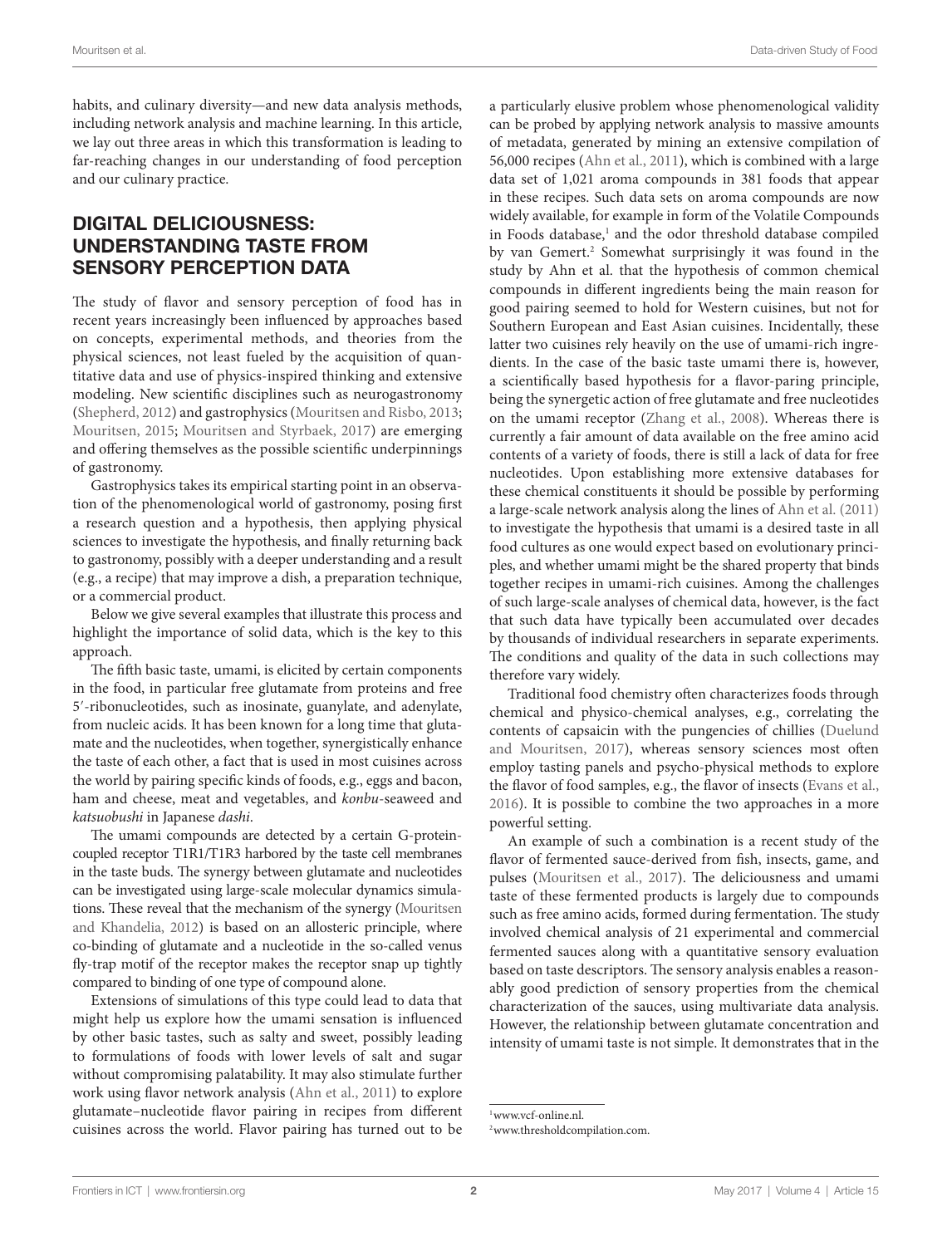complex solutions that constitute these sauces, there may be other perceptions that interfere with the main umami taste compounds.

The research group behind this study [\(Mouritsen et al., 2017\)](#page-4-9) is now embarking on a related study of *dashi*-like extracts of 37 different species of brown seaweeds and plan to determine concentrations of free amino acids, sodium- and potassium salts, as well as iodine. These data will be correlated with sensory analysis not only of taste but also of odor and aroma in order to reveal the relationships between concentrations of compounds such as glutamate, salts, and iodine, and the sensory perception of umami, saltiness, and seawater flavor.

#### FOOD ONLINE: STUDYING CULINARY CULTURE THROUGH ONLINE RECIPES AND SOCIAL MEDIA

We are living in the age of the social web. Social media have become a major mode of communication, and we are leaving digital traces of all kinds of activities online. As food is central in our life, a significant fraction of online content is about food. We find and share recipes, talk about foods, and share pictures of foods online. In other words, a huge amount of information about our culinary habits is now being recorded digitally and available for our enquiries.

The web has revolutionized how we cook. In addition to recipes that are handed down or passed between friends, and those found in cookbooks, we can now also browse or search websites with thousands of recipes. In fact, the most popular Japanese website, called ["http://cookpad.com](http://cookpad.com)," lists more than two million of them! Like other content services such as YouTube, recipe websites are eager to allow users to share their own recipes and discuss recipes with others. Furthermore, for many recipes, one can find detailed demonstrations by famous chefs, including some of the best cooks in the world, on YouTube.

Recipe websites can be a treasure trove for scholars. First, online recipe data is digital, which makes it easy to obtain and process large amounts of recipes. Instead of typing recipes from a pile of cookbooks, researchers can now download recipe webpages or establish partnerships with recipe publishing companies to obtain tens of thousands of recipes. Second, online recipes often have rich metadata about the recipes. In addition to the list of ingredients and instructions, recipes often contain useful information such as cuisine categories, tags (e.g., seasons or holidays), cooking time, or macronutrient composition. Such metadata can be used to study questions about food, culture, and health. One example is the work by [Ahn et al. \(2011\)](#page-4-5) described above, which used online recipes to analyze food pairing patterns in terms of flavor compounds across different global regions. Another study examined the regional recipes in China, again using the cuisine metadata, to demonstrate that distance between regions, rather than climate similarity, is more closely related to the similarity in the recipes ([Zhu et al., 2013](#page-4-10)). Moreover, many recipe websites provide "social" features such as ratings and comments, and such social feedbacks can be useful. For instance, a study showed that one can build a good recipe recommendation model based on user ratings and comments [\(Teng et al., 2012\)](#page-4-11).

In summary, online recipe websites not only make it easier to accumulate recipe data but also allow researchers to answer questions that were unimaginable before the advent of the World Wide Web. It is now possible to computationally analyze a huge number of recipes and identify statistical patterns, in order to understand our eating habits and preferences.

Every day, many people spend hours on social media such as Facebook or Twitter. Moreover, these social media services are predominantly accessed through mobile devices that people carry around with them all the time. Social media data can therefore act as a giant social sensor that gives an insight into everyday life around the globe. For instance, it has been shown that clear, universal rhythmic patterns regarding work, sleep, and eating can be observed through Twitter [\(Golder and Macy, 2011\)](#page-4-12). Similar temporal and spatial patterns can be found by analyzing online recipe websites [\(Wagner et al., 2014;](#page-4-13) [Kusmierczyk et al., 2015](#page-4-14)). Food is a common subject on social media, which makes it possible to study the relationship between geography and health in new ways. It has been shown, for example, that tweets about food are informative about the regional prevalence of obesity and diabetes ([Abbar et al., 2015\)](#page-4-15).

In addition to textual data, images on social media provide even greater opportunities and challenges. With the advent of Facebook, Instagram, and other visually oriented social media services, it is a common practice to share food photos. These photos contain rich, detailed information about what people eat, how much, when, where, and even with whom. Combined with the so-called "quantified self" movement, it is increasingly common to record photos of meals. Recent studies have used large collections of food photographs posted on social media to investigate food perception, eating behaviors, common associations and emotion connected to particular foods, and the relationship between fast food and obesity [\(Mejova et al., 2015;](#page-4-16) [Ofli et al.,](#page-4-17)  [2017](#page-4-17)). These data sets are enormous—Mejova et al. analyze images that were taken in 164,753 restaurants and posted by over three million users on Instagram, and Ofli et al. analyze 1.9 million images, also on Instagram. Like with large textual data sets on Twitter the size and scope of these data collections enables entirely new ways of mapping food perception, food consumption, and nutritional health across time and space.

As briefly summarized above, an ever-increasing amount of food-related data is being digitally recorded in text, image, and video formats. It presents researchers with an unprecedented opportunity to study culinary culture, eating habits, and health. Of course, these opportunities come with significant challenges, such as the sheer size of the available data, the difficulty of understanding natural language in recipes, computer vision, and many other machine learning challenges. However, the recent breakthroughs in machine learning, particularly in deep learning, herald a bright future for social and food data analysis. Deep neural network techniques are now outperforming other approaches in many relevant tasks such as visual object recognition [\(LeCun et al., 2015](#page-4-18)) and leading companies such as Google are already investing in food-related machine learning tasks. It is reasonable to assume that detailed records of individual food consumption will soon be available for millions of people, which will then revolutionize our understanding of food choice and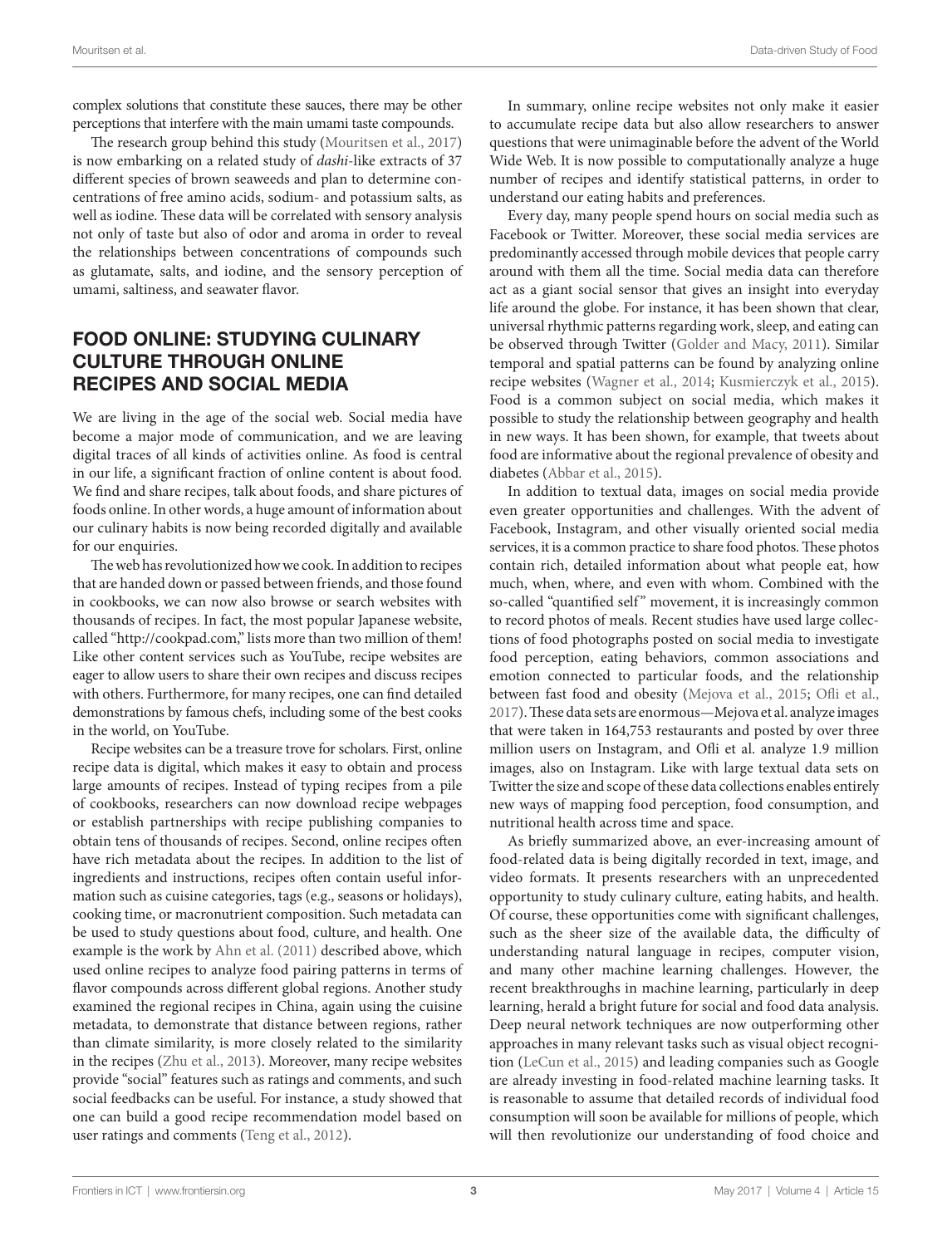culinary culture, and their impact on health and well-being. Even traditional machine learning methods have been shown to be useful in studying food and flavor. For instance, a recent study combined machine learning with crowd-sourced data about olfactory perception to create a model to predict olfactory perception (e.g., "garlic" or "fish") just using chemical features of molecules ([Keller et al., 2017\)](#page-4-19). The combination of crowdsourced or crowed-contributed data and advanced computational techniques will continue to have strong impact on food science and gastronomy.

### THE CHEF AS FLAVOR SCIENTIST: APPLICATIONS OF FLAVOR CHEMISTRY IN GASTRONOMY

Flavorists have spent many years identifying which aroma and taste compounds are key to driving the flavors of different foods. This information has been invaluable to the food industry in explaining how flavor perception is influenced by the addition and removal of key components of commercially available food products, such as sugar, fats, and starches. The recent expansion of the web means that this knowledge, along with information about the chemical structure and properties of these flavor molecules which had previously been restricted to scientific textbooks and journals, is now readily available online through websites such as [www.chemspider.com](http://www.chemspider.com). As a result of this, the more scientifically minded chef who is interested in this technical information can now find it fairly easily in these online resources, and they can use it to help direct and guide their experimentation as they start to work with new equipment and techniques.

In recent years, research and development chefs have sometimes found themselves faced with unfamiliar scientific equipment to experiment with in their test kitchens, and this apparatus often demands a more detailed understanding of scientific data in order to maximize the potential impact and benefits of its usage. For example, take the rotary evaporator. Most commonly used in laboratories by chemists to separate mixtures of liquids, chefs sometimes use these machines to create flavored distillates from both edible and inedible ingredients. Depending on their boiling points, flavor molecules will either end up in the collecting flask or remain in the evaporating flask, therefore producing two products from the initial ingredient, each with a completely different flavor profile. Citric acid, with its very high boiling point, is extremely unlikely to end up in the collecting flask, which means that any citrus fruit distillate recovered from the evaporating flask will lack the characteristic acidity—although this highly soluble acid can subsequently be added to the flavor distillate at a later stage, to bring back its refreshing notes. Acetic acid, however, which has a boiling point much closer to water, will almost always end up in the collecting flask, meaning that any ingredient containing this acid will result in easily identifiable vinegary flavor notes in the distillate. Therefore, by knowing which aroma and taste compounds are key to constituting certain flavors and what their respective boiling points are, one can predict more reliably which aspects of the flavor might end

up in the collecting flask, and which will end up in the evaporating flask, before running the machine. This knowledge will also help indicate which ingredients are most likely to produce good flavored distillates. Furthermore, knowing which specific flavor compounds may be lacking from the final distillate, due to their elevated boiling points, can be useful when working out what needs to be added back in to the final product to recreate or enhance certain aspects of the original flavor.

Similarly, an understanding of the specific molecular structure of key flavor compounds within ingredients can be useful when working out the best way to extract a flavor from its source using other methods and pieces of scientific equipment. Ingredients in which the key flavor compounds are hydrophobic rather than hydrophilic will be more efficiently extracted in a fat-based medium compared to an aqueous one. For example, a chef wanting to extract the pungency from ginger will benefit from knowing that the key trigeminal stimulant within ginger is gingerole, which is primarily hydrophobic, and therefore best extracted in fat or alcohol. When using modern equipment such as a centrifuge to separate fatty components from the aqueous ones in foods, or to extract the flavor from different ingredients, understanding the relative hydrophilicity and hydrophobicity of key flavor compounds can be helpful in predicting and explaining which aspects of flavor will be extracted into which phase, and whether flavors will be best extracted in fat, water or alcohol. Therefore, being able to access information on the chemical properties of flavor compounds can inform innovative chefs not only how to produce flavorful distillates but also how to effectively extract flavors from ingredients. Also, the use of the web as a forum for people to share their culinary experiments online can also be hugely helpful in guiding research and development in this area. Keen enthusiasts can benefit from results of tests and trials that other people, both chefs and scientists, have done using these different pieces of equipment, which can help them explore new and alternative avenues when working with these techniques, even before they have started doing any testing.

Furthermore, social media and other forms of online communication can now open up more frequent communication streams between chefs and scientists and encourage them to share knowledge and ideas about science and cooking. Not only do chefs with an interest in science share their findings, through websites such as [www.cookingissues.com](http://www.cookingissues.com) and [www.](http://www.chefsteps.com) [chefsteps.com](http://www.chefsteps.com), scientists with an interest in food (e.g., [www.](http://www.blog.khymos.org) [blog.khymos.org\)](http://www.blog.khymos.org) are also happy to share their knowledge with the public, encouraging and facilitating more advanced experimentation, which can help further push the boundaries of flavor creation, combination, and delivery in modern gastronomy.

## **CONCLUSIONS**

In conclusion, the advent of information technology has transformed the way we prepare, perceive, consume, and discuss food. There are many forms of food-related data that are being collected on an enormous scale, ranging from a variety of